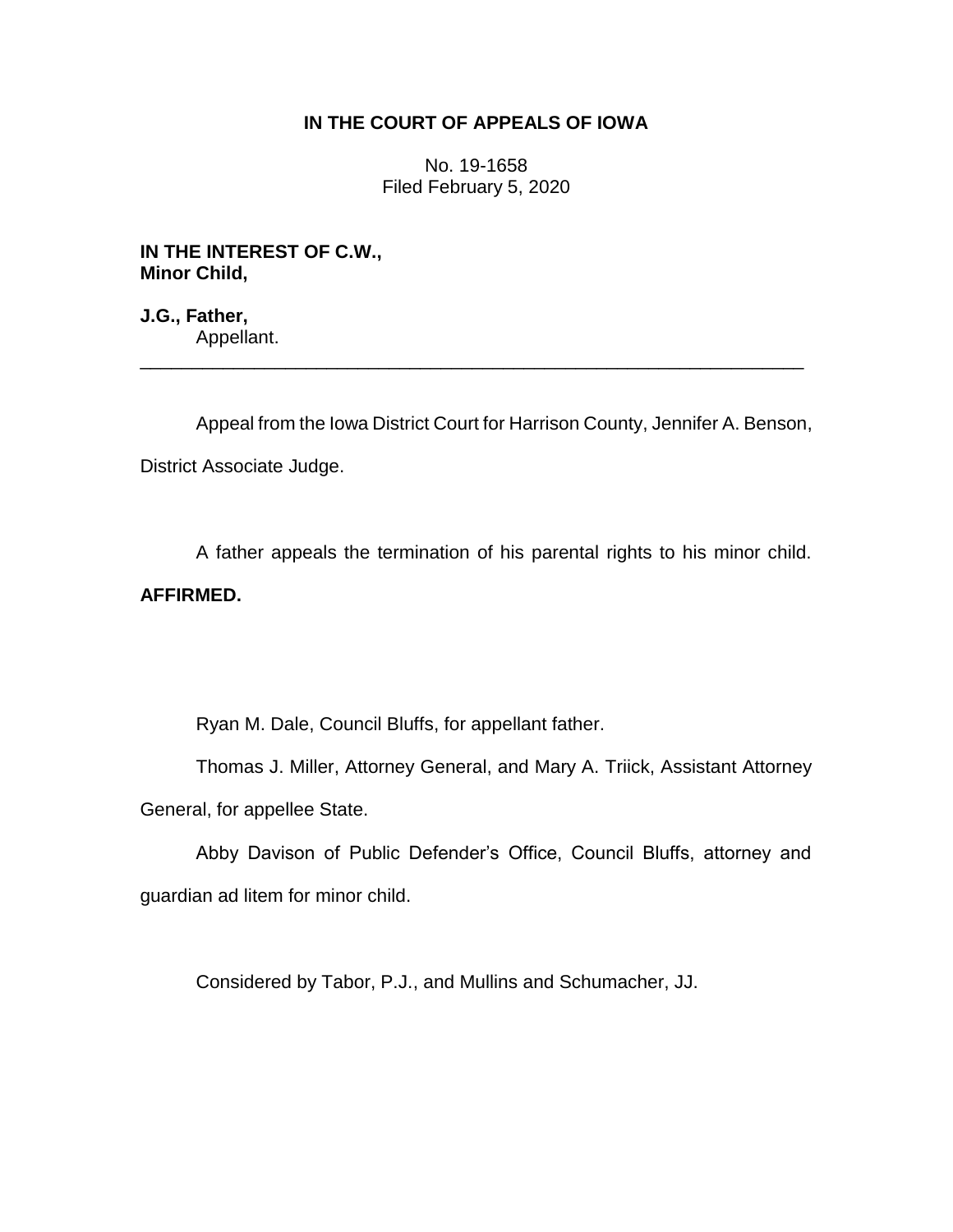## **MULLINS, Judge.**

 $\overline{a}$ 

A father appeals the termination of his parental rights to his minor child, C.W., born in February 2018. He argues: (1) the juvenile court abused its discretion and violated his due process rights in denying his motions to continue the termination hearing, (2) the court erred "in denying [his] motion for records from the Department of Corrections" (DOC), (3) the court erred in taking judicial notice of a prior child-welfare case as well as two criminal cases, (4) the State provided insufficient evidence to support termination, (5) termination is not in the child's best interests because he loves the child "and there is a closeness there," and (6) the Iowa Department of Human Services (DHS) failed to make reasonable efforts at reunification.<sup>1</sup>

## **I. Background Facts and Proceedings**

The father has a long history of substance abuse and engaging in criminal activity. He has been in and out of prison and jail throughout his life, including a fifteen-year stint in federal prison from 1994 through 2009. He has had his parental rights terminated as to three of his other children. The family came to DHS's attention in August 2018 upon concerns for the parents' use of drugs while caring

<sup>1</sup> The State moved to strike the father's petition on appeal for failure to comply with appellate rules, namely the twenty-page limit. *See* Iowa R. App. P. 6.201(1)(c). The supreme court granted the motion and directed the father to file an amended petition. The father moved for reconsideration, generally arguing the limitation would prevent him from presenting all of his arguments and would violate due process. The grant of the State's motion to strike was confirmed by a three-justice panel. The panel noted our ability to set the matter for full briefing. *See* Iowa R. App. P. 6.205(1)

In his petition on appeal, the father requests we set the matter for full briefing because "20 pages is not enough to discuss and argue all of these issues." Upon our de novo review, we find the limit to be adequate and deny the request.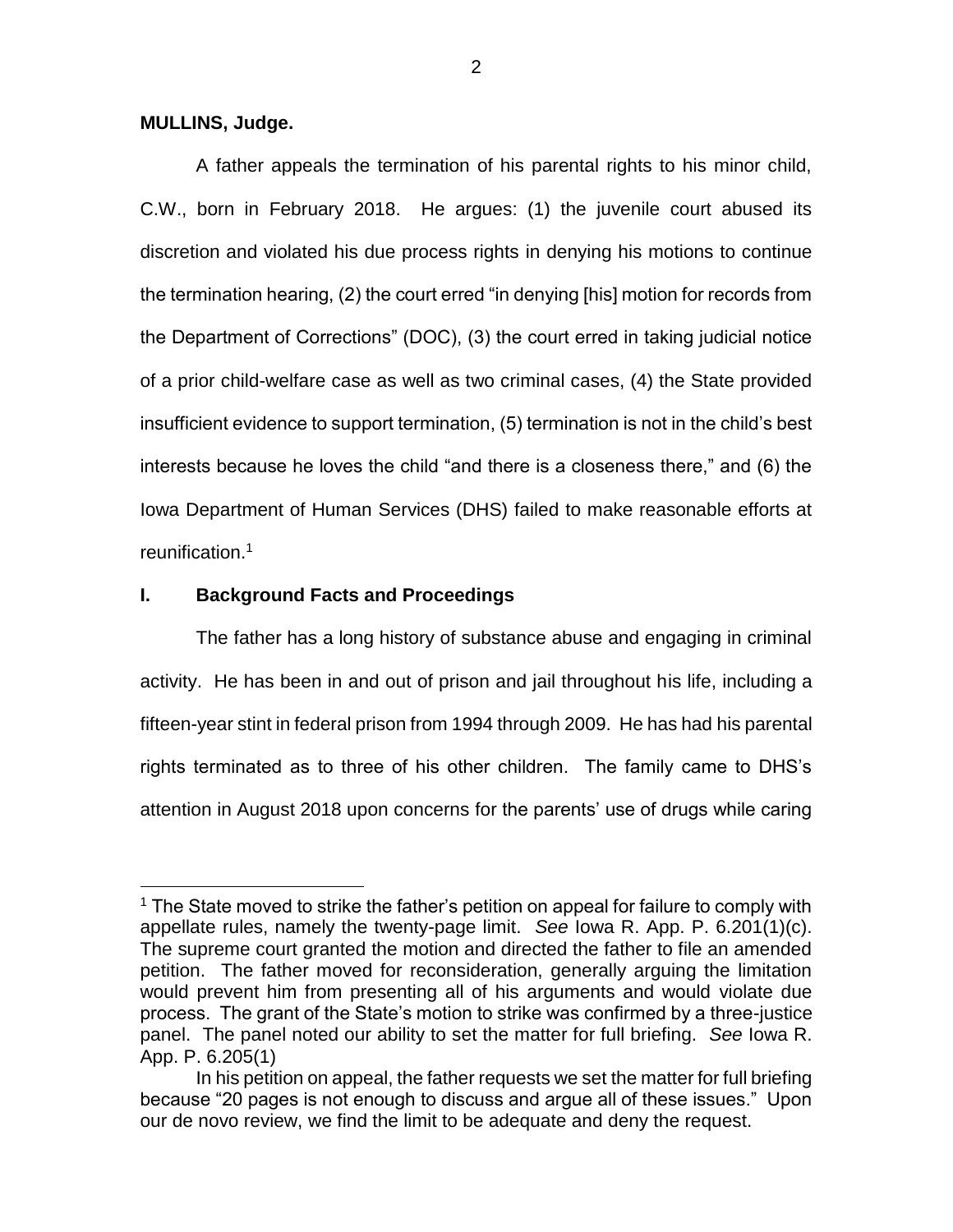for C.W. and domestic violence in the child's presence. The child was removed from the parents' care and was ultimately placed with the maternal grandfather. It was later discovered the mother was pregnant with another child. Investigation revealed a history of domestic violence between the parents. The father was arrested in September upon two counts of domestic abuse assault, one causing bodily injury and involving strangulation, and the other while displaying a dangerous weapon. The child was adjudicated a child in need of assistance (CINA). A protective order was entered prohibiting the father from contact with the mother and child.

By the time of the dispositional hearing in November, the child was placed with the mother in inpatient treatment. The father had yet to engage in services. By January 2019, the mother was bedridden in a hospital due to complications with her pregnancy. The maternal grandfather took over caring for the child. The same month, the father pled guilty to one count of domestic abuse assault and was sentenced to probation. The mother gave birth to the new baby in March. By the time of the review hearing the same month, the father still had not begun to meaningfully participate in services. Around the time of the review hearing, the mother was released from the hospital with her new baby and resumed care of C,W. In April, however, the mother was diagnosed with cancer and returned to the hospital, where she reported she would remain indefinitely. The child returned to the care of family members.

In light of the mother's illness, the father reported his desire to begin engaging in services. By this point, however, DHS had modified its permanencygoal recommendation to termination as to the father. The father did not follow

3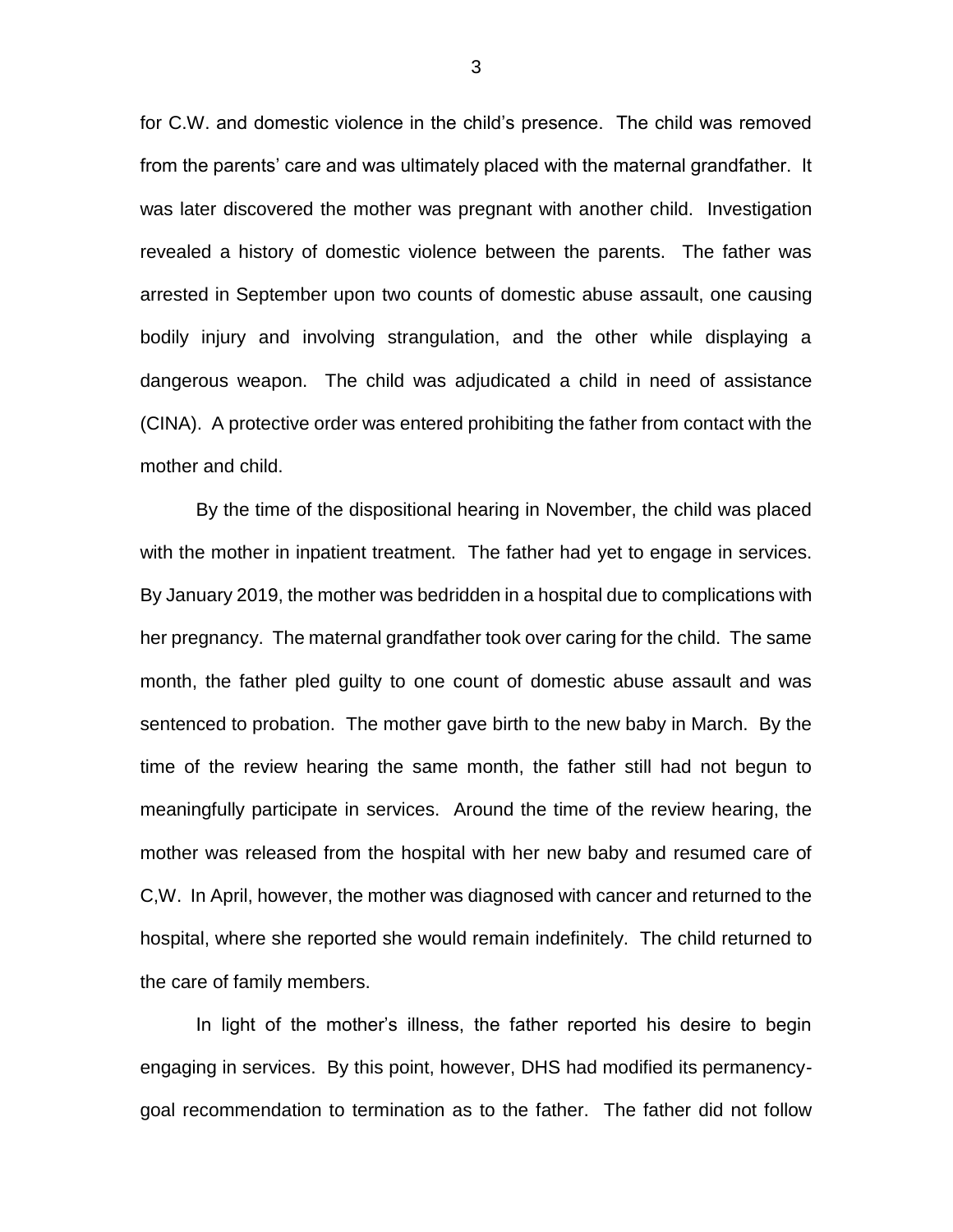through on his stated desire to engage in services. Following a permanency hearing, the court directed the State to initiate termination proceedings as to the father. Following the State's termination petition, the court set the matter for trial on June 19. The father was arrested on new charges in May. He remained in jail through the time of the termination trial.

On May 22, the father moved for a continuance of the trial, citing the mother's illness. Thereafter, the mother passed away. On June 4, he filed a motion requesting the court to enter an order directing the DOC to provide him records concerning mental-health and substance-abuse evaluations he allegedly underwent while he was in a residential correctional facility between February and April of 2018. The court set both motions for hearing on June 7. The court denied the motion to continue and the father's request that the DOC be ordered to provide records. As to the records request, the court concluded the records related to before the initiation of the CINA proceeding and, after initiation, the father declined to obtain new evaluations as ordered. The court found no relevance in the stale evaluations.<sup>2</sup>

The father's lack of participation in services continued, after which he requested he be provided services in jail. The matter proceeded to trial as scheduled on June 19. The morning thereof, the father's counsel moved for a continuance. Counsel based the motion on (1) the father recently identifying witnesses, his mother, adult daughter, and "possibly a third witness"; (2) his

 $\overline{a}$ 

 $2$  The telephonic hearing was unreported and a ruling on the motions was not documented at that time. The court stated its reasons for the rulings on the motions during the termination trial and in its termination order, and documented it had ruled during the telephonic hearing.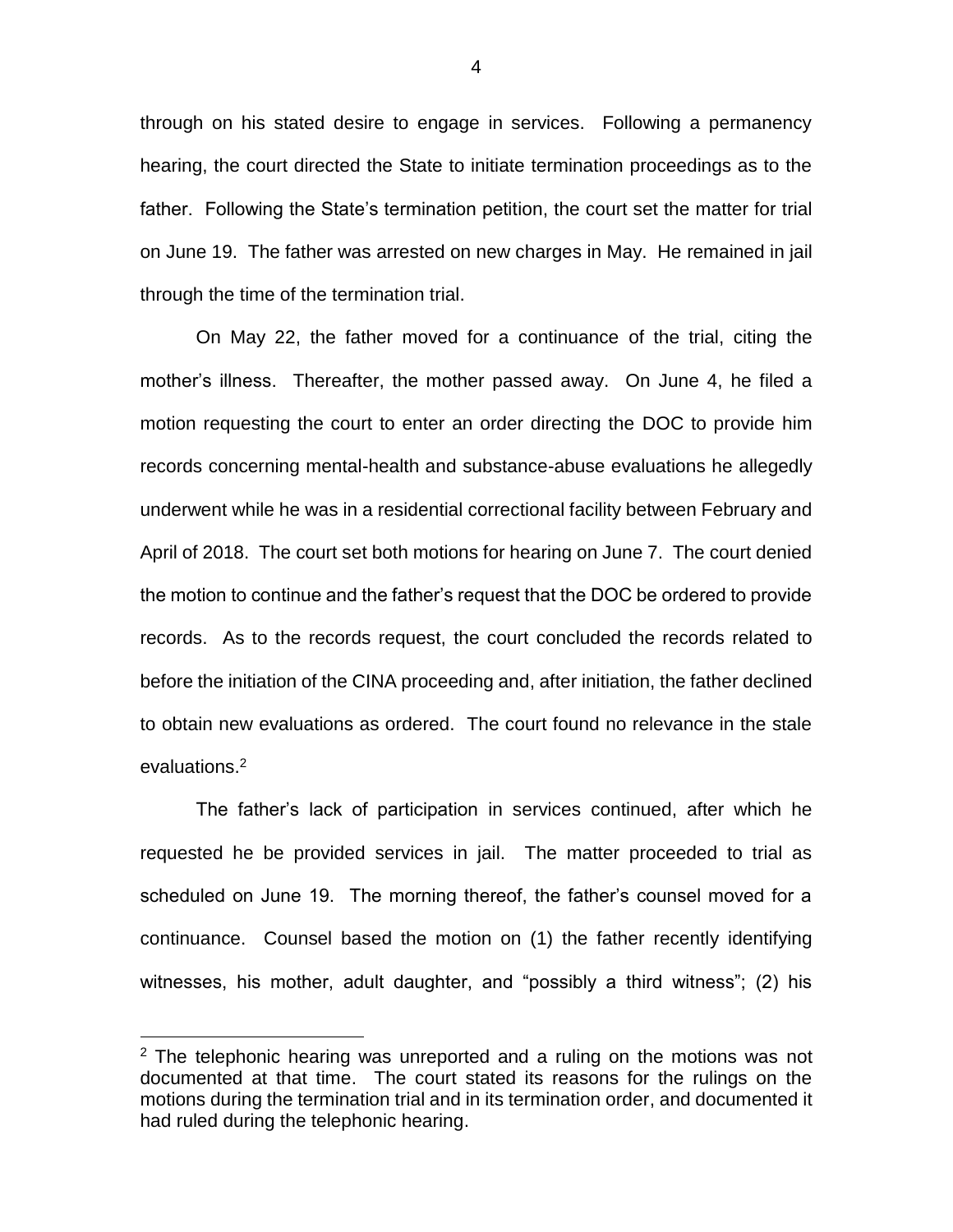inability to consult with his client given the venue of the trial; (3) uncertainty concerning the father's "legal situation as far as his criminal charges"; and (4) his desire to file a recent mental-health evaluation and allow the father to undergo a substance-abuse evaluation. All other parties resisted. The court denied the motion.

Thereafter, the father's counsel asked for the county attorney to make a clarification as to her petition for termination, noting the petition alleged termination to be appropriate under Iowa Code section 232.116(1)(f) (2019), which requires proof a child is four years of age or older, and pointing out the child had yet to reach that age. The State moved to amend its petition to allege termination under section 232.116(1)(h), which has a similar elementary makeup to paragraph (f), with the exception of the age of the child and the required duration of removal. The father's counsel responded the amendment would be a "radically different" and "substantial change" that he had not prepared to defend against and renewed his request for a continuance on due process grounds for lack of adequate notice. The court rejected the motion and allowed the amendment.

Thereafter the State requested the court to take judicial notice of a number of court files. Among them were a proceeding in which the father's parental rights were terminated as to another child. The father objected on relevance grounds. The court overruled the objection. The State then requested the court to take judicial notice of the criminal file resulting in the father's January 2019 conviction of domestic abuse assault. The father's relevancy objection was overruled. Finally, the State requested the court to judicially notice a pending felony criminal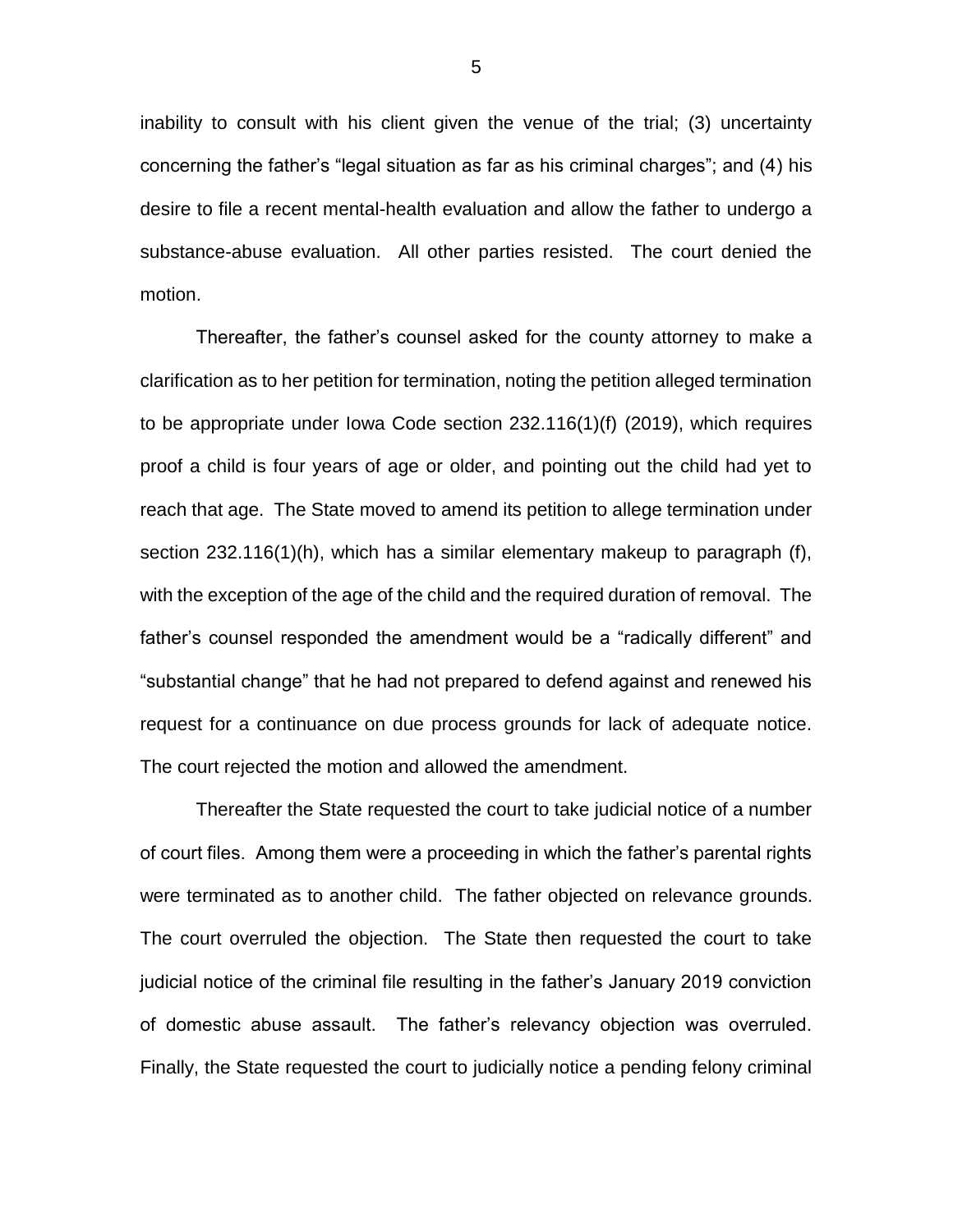case. The father objected on the ground that the matter was "hearsay, it's unproven, and it's not relevant." Again, the court overruled the objection.

The father was unable to complete the presentation of his evidence in the time allotted for the hearing. As a result, the trial was continued until July 24. On the second day of trial, the father's mother and adult daughter testified on his behalf.

The court ultimately terminated the father's parental rights pursuant to Iowa Code section 232.116(1)(e) and (h). Other than the periods in which the child was in the mother's care during the proceedings, the child has remained in the care of her maternal grandfather, where she is thriving. The child is integrated into the home, and the maternal grandfather is willing and able to adopt. As noted, the father appeals.

## **II. Standard of Review**

We review termination-of-parental-rights proceedings de novo. *In re L.T.*, 924 N.W.2d 521, 526 (Iowa 2019). Our primary consideration is the best interests of the child, *In re J.E.*, 723 N.W.2d 793, 798 (Iowa 2006), the defining elements of which are the child's safety and need for a permanent home. *In re H.S.*, 805 N.W.2d 737, 748 (Iowa 2011).

#### **III. Analysis**

#### A. Denial of Motions to Continue

We review denials of continuance motions for discretionary abuse "and will only reverse if injustice will result to the party desiring the continuance." *In re C.W.*, 554 N.W.2d 279, 281 (Iowa Ct. App. 1996). "Denial of a motion to continue must be unreasonable under the circumstances before we will reverse." *Id.* A finding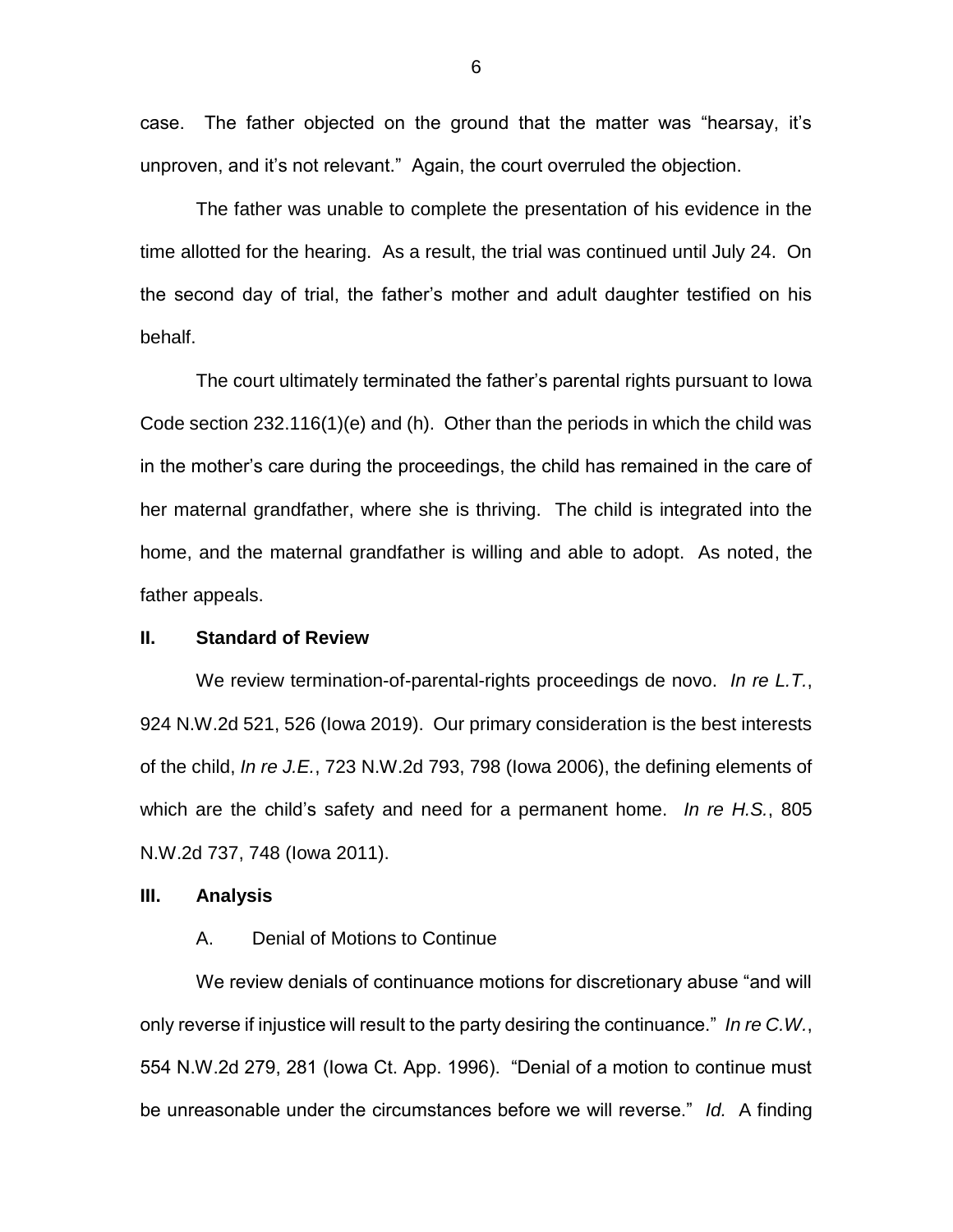of unreasonableness will only surface when the "court exercises its discretion 'on grounds or for reasons clearly untenable or to an extent clearly unreasonable.'" *See State v. Walker*, 935 N.W.2d 874, 877 (Iowa 2019) (citation omitted). Because "nonprejudicial error is never ground for reversal on appeal," reversal is not required if an abuse of discretion occurred but was harmless. *Struve v. Struve*, 930 N.W.2d 368, 378 (Iowa 2019) (citation omitted).

As to the court's denial of his motions to continue the morning of trial, the father argues such was unreasonable for the following reasons:

The court had an attorney telling it that the attorney needed more time to gather evidence and witnesses on behalf of his client, a completely different ground was being added to the petition on the day of trial, the State was asking for the court to take judicial notice of cases that counsel had not reviewed and did not know anything about . . . , the trial was being held in judge's chambers so counsel could not privately talk to his client, and [the father's] wife had just died.

He also argues his due process rights were violated when the court allowed the State to amend its petition and denied his motion to continue on the ground that he was not prepared to defend against the new allegation.

Long story short, the pouring over of the trial to a second day more than a month later renders any alleged abuse of discretion harmless. The State presented its case on paper. Then the father began his case-in-chief but did not complete it the first day of trial. Over objections by the State and guardian ad litem, the court allowed the father a second day of trial. The father and counsel had more time to compile evidence and ultimately offered the specific evidence they stated their desire to present, testimony from his mother and adult daughter. He certainly had sufficient time to prepare a defense as to the amended statutory ground for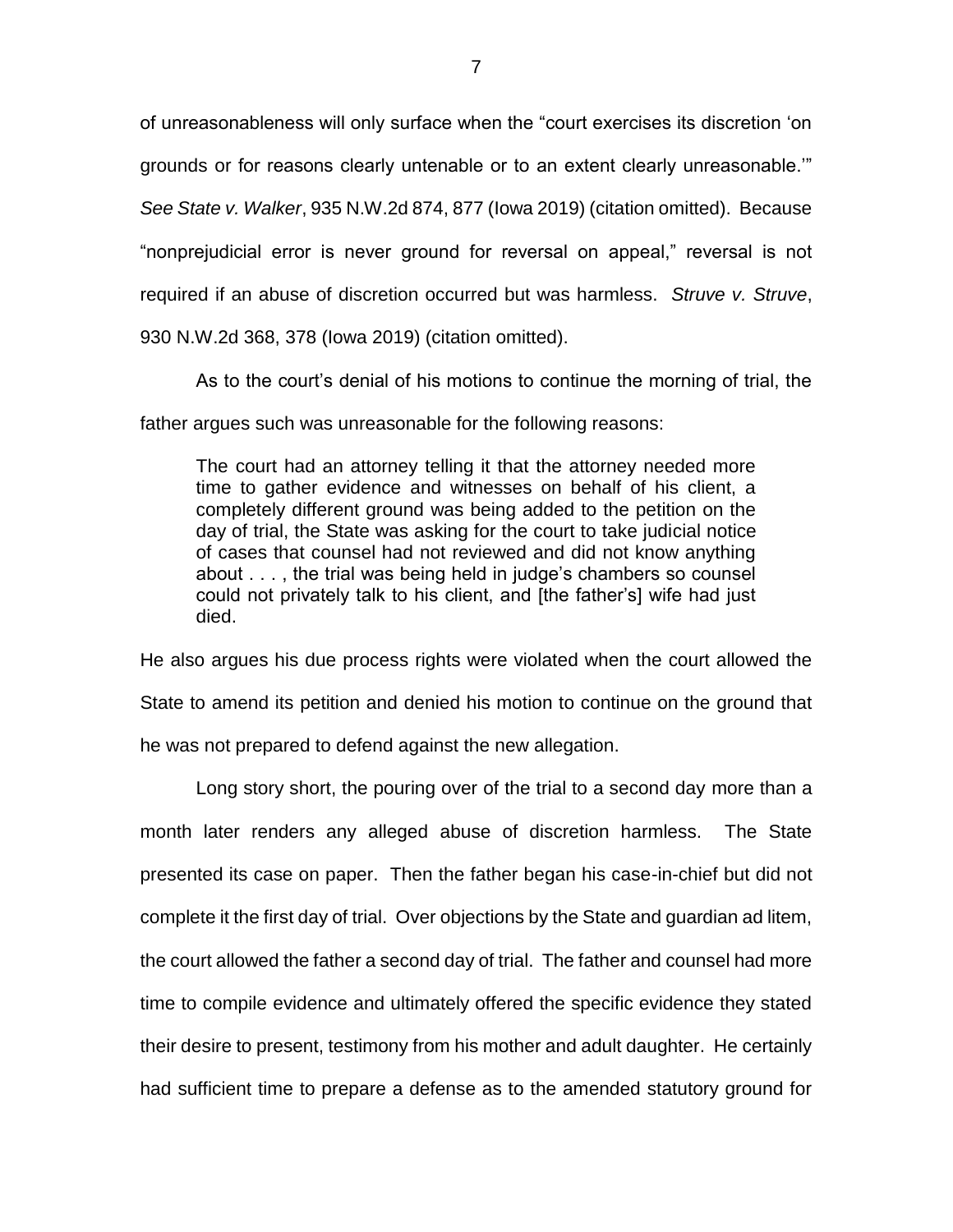termination, which only minimally differed from the initially alleged ground. As to the judicially-noticed files, while he objected to the files being considered by the court, the father did not request a continuance to review the files. Even if he had, the additional month provided ample time to review the files. His complaint about the venue of the hearing is likewise rejected. The county attorney and court assured counsel and the father privacy would be afforded if necessary. Finally, the father made no request for a continuance on the basis his wife just died. Even if he had, she passed weeks prior, and the pair had discontinued their relationship several months before the hearing. He did note the mother's death was a "game changer," but the additional month of time was likewise sufficient for him to prepare to address that circumstance. At the end of the day, the hearing was continued to a second day, thus allowing the father further time to complete the tasks he complains he was denied the opportunity of completing.

Without deciding whether the court abused its discretion, we conclude if there was any error, it was harmless, as the father was not prejudiced. *See Id.*; *C.W.*, 554 N.W.2d at 281. We thus affirm the juvenile court's denials of the father's motions to continue.

#### B. Denial of Motion for Records

 $\overline{a}$ 

Next, the father argues the court erred in denying his motion for records from the DOC. He argues the denial violated his due process rights. We have no record<sup>3</sup> of the constitutional argument being raised or decided below, so error is

 $3$  The hearing on the father's motion for the records was not reported. As the appellant, it was the father's "duty to provide a record on appeal affirmatively disclosing the alleged error relied upon," and we will not speculate as to what went on at the hearing. *In re F.W.S.*, 698 N.W.2d 134, 136 (Iowa 2005).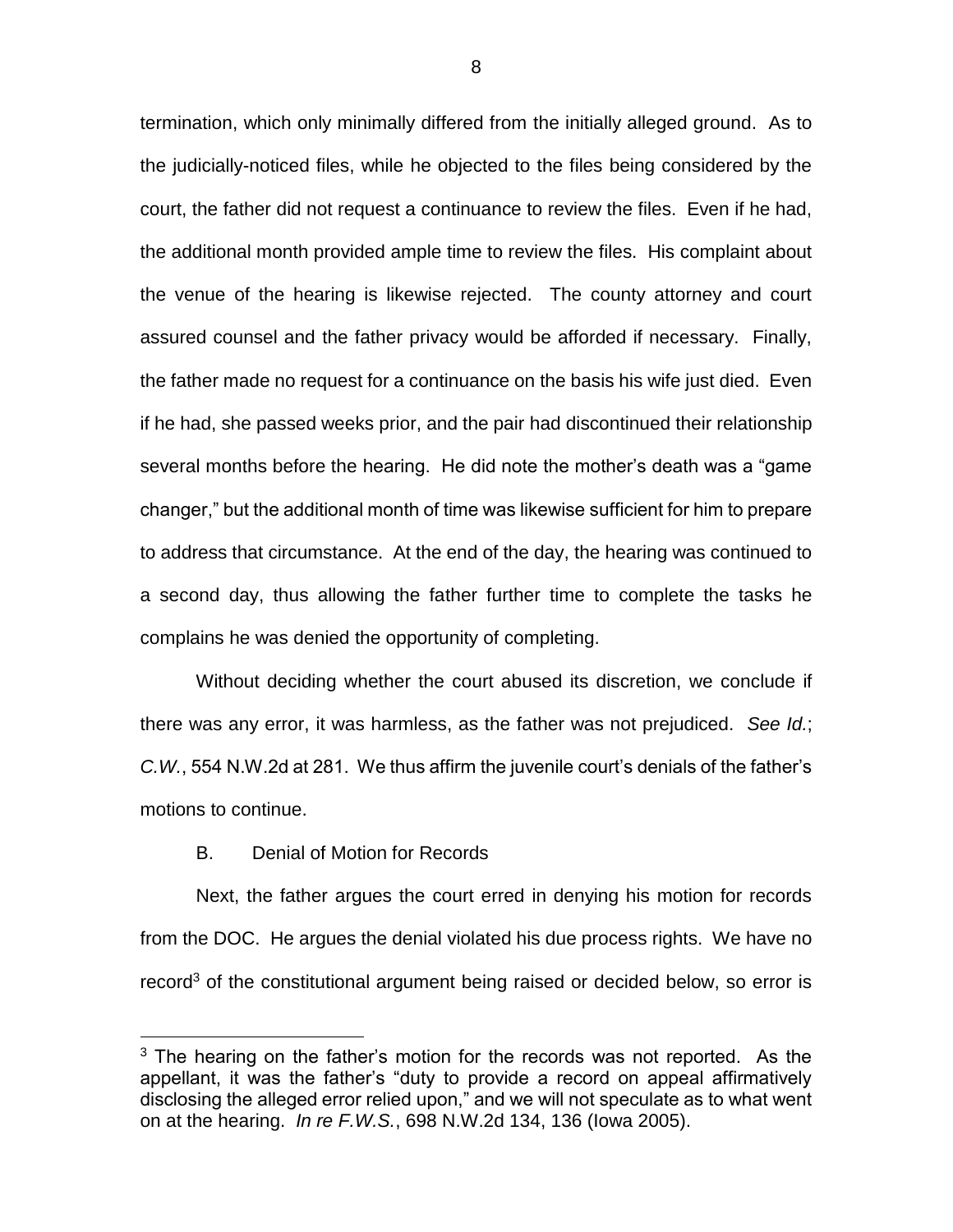not preserved. *See Meier v. Senecaut*, 641 N.W.2d 532, 537 (Iowa 2002) ("It is a fundamental doctrine of appellate review that issues must ordinarily be both raised and decided by the district court before we will decide them on appeal."); *In re B.E.*, 875 N.W.2d 181, 186 (Iowa Ct. App. 2015) (noting error-preservation obligation applies to constitutional issues). The father's request was essentially a discovery motion.<sup>4</sup> We review rulings on such motions for an abuse of discretion. *In re A.M.*, 856 N.W.2d 365, 370 (Iowa 2014). As noted, an abuse of discretion occurs when the "court exercises its discretion 'on grounds or for reasons clearly untenable or to an extent clearly unreasonable.'" *Walker*, 935 N.W.2d at 877 (citation omitted).

In his motion, the father alleged he "received a mental health evaluation and/or a substance abuse evaluation when he resided" in a residential facility between February and April of 2018. He argued the records would be relevant to his defense. The juvenile court disagreed, noting the evaluations allegedly occurred before the initiation of the CINA case and the father refused to obtain new evaluations as ordered. Upon our review, we are unable to say the court exercised its discretion on clearly untenable reasons or to an extent clearly unreasonable. Assuming the evaluations occurred—which is unclear, given his inability to provide any concrete evidence they occurred other than bare allegations—they would have occurred four to six months before the initiation of the CINA proceeding. The existence of the evaluations would not have changed the fact that the father wholly failed to engage in services and obtain new

 $\overline{a}$ 

9

<sup>&</sup>lt;sup>4</sup> Because the DOC was not a party to the proceeding, we question whether the discovery motion was a proper vehicle to obtain the records. No party raised that issue, and the court resolved the motion on other grounds.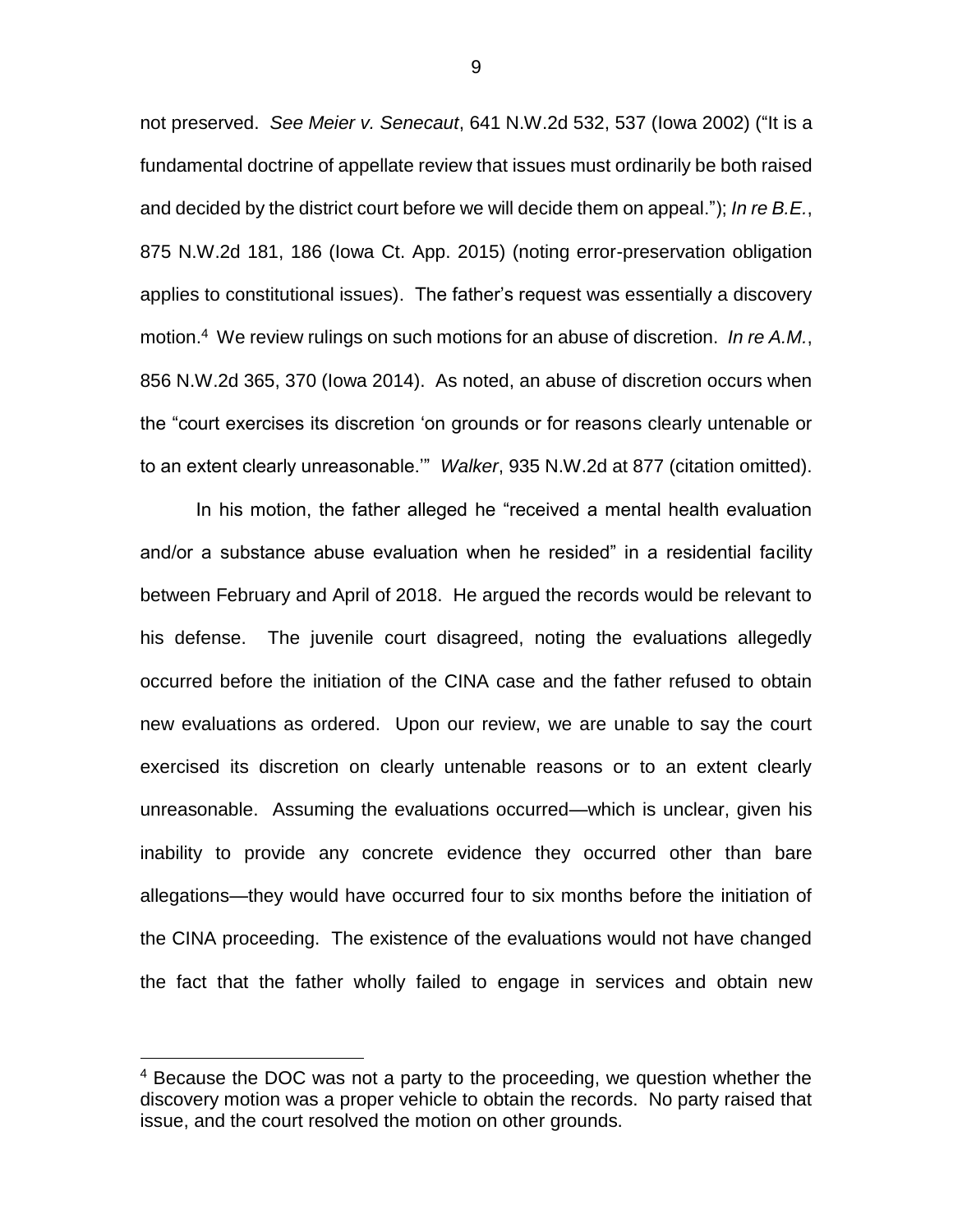evaluations in light of ongoing concerns regarding his suitability as a parent. We affirm the denial of the father's motion.

# C. Judicial Notice

The father next complains of the juvenile court taking judicial notice of the extraneous court files. He again claims said notice violated his due process rights. Again, the due process claim was not raised or decided below and is thus not preserved. *See Meier v.* 641 N.W.2d at 537; *B.E.*, 875 N.W.2d at 186. He also echoes his argument the files were not relevant. The juvenile court specifically noted it did not consider the two criminal files. As such, taking judicial notice of them was harmless. The court also noted it reviewed the prior termination-ofparental-rights file "for the limited purpose of determining the code sections that [the other child] was adjudicated under." That matter was certainly relevant to the State's allegation termination was appropriate under section 232.116(1)(d). *See*  Iowa Rs. Evid. 5.401, .402. In any event, we find no reversible error because we arrive at the same result without resort to the judicially noticed files. *See In re Adkins*, 298 N.W.2d 273, 278 (Iowa 1980).

#### D. Sufficiency of the Evidence

The father challenges the sufficiency of the evidence supporting the statutory grounds for termination cited by the juvenile court, Iowa Code section 232.116(1)(e) and (h). "On appeal, we may affirm the juvenile court's termination order on any ground that we find supported by clear and convincing evidence." *In re D.W.*, 791 N.W.2d 703, 707 (Iowa 2010). As to termination under section 232.116(1)(h), the father only challenges the State's establishment of the final element of that provision—that the child could not be returned to his care at the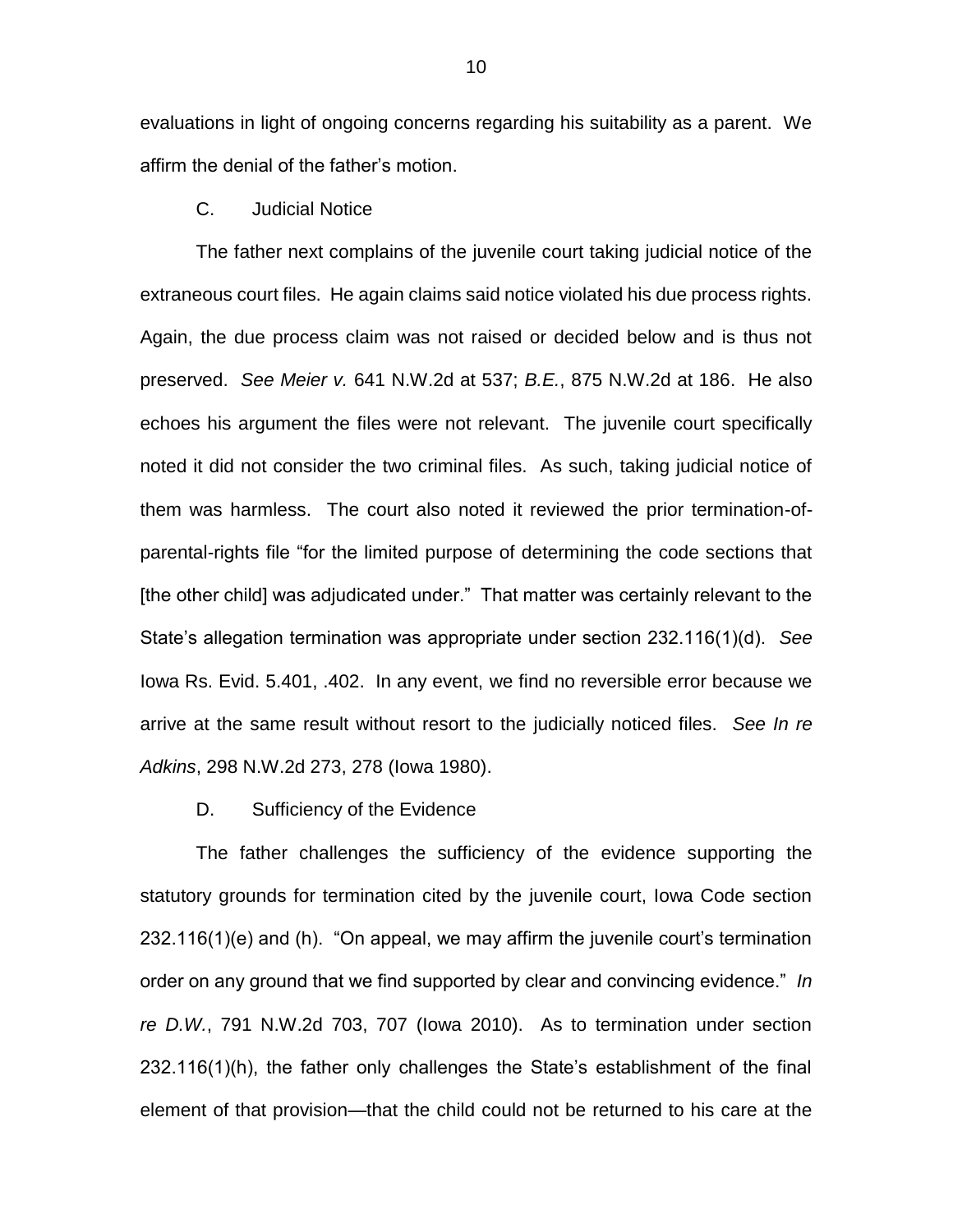time of the termination hearing. *See* Iowa Code § 232.116(1)(h)(4) (requiring clear and convincing evidence that the child cannot be returned to the custody of the child's parents at the present time); *D.W.*, 791 N.W.2d at 707 (interpreting the statutory language "at the present time" to mean "at the time of the termination hearing").

The evidence was clear and convincing the child could not be returned to the father's care at the time of the termination hearing. First, he was incarcerated at the time. The child obviously could not be placed with him in jail. Further, the father has a long history of substance abuse and engaging in criminal activities. He wholly failed to participate in services to remedy the ongoing concerns regarding his suitability as a parent. We find the evidence sufficient.

#### E. Best Interests

The father argues termination is not in the child's best interests because he loves the child "and there is a closeness there." The father does not address the factors we consider in determining whether termination is in a child's best interests. Having given "primary consideration to the child's safety, to the best placement for furthering the long-term nurturing and growth of the child, and to the physical, mental, and emotional condition and needs of the child," Iowa Code § 232.116(2), we conclude termination is in the child's best interests. The father has been given ample time to get his affairs in order, and this child's best interests are best served by providing permanency and stability now. *See In re A.B.*, 815 N.W.2d 764, 778 (Iowa 2012) ("It is simply not in the best interests of children to continue to keep them in temporary foster homes while the natural parents get their lives together." (quoting *In re C.K.*, 558 N.W.2d 170, 175 (Iowa 1997))). The child is in a relative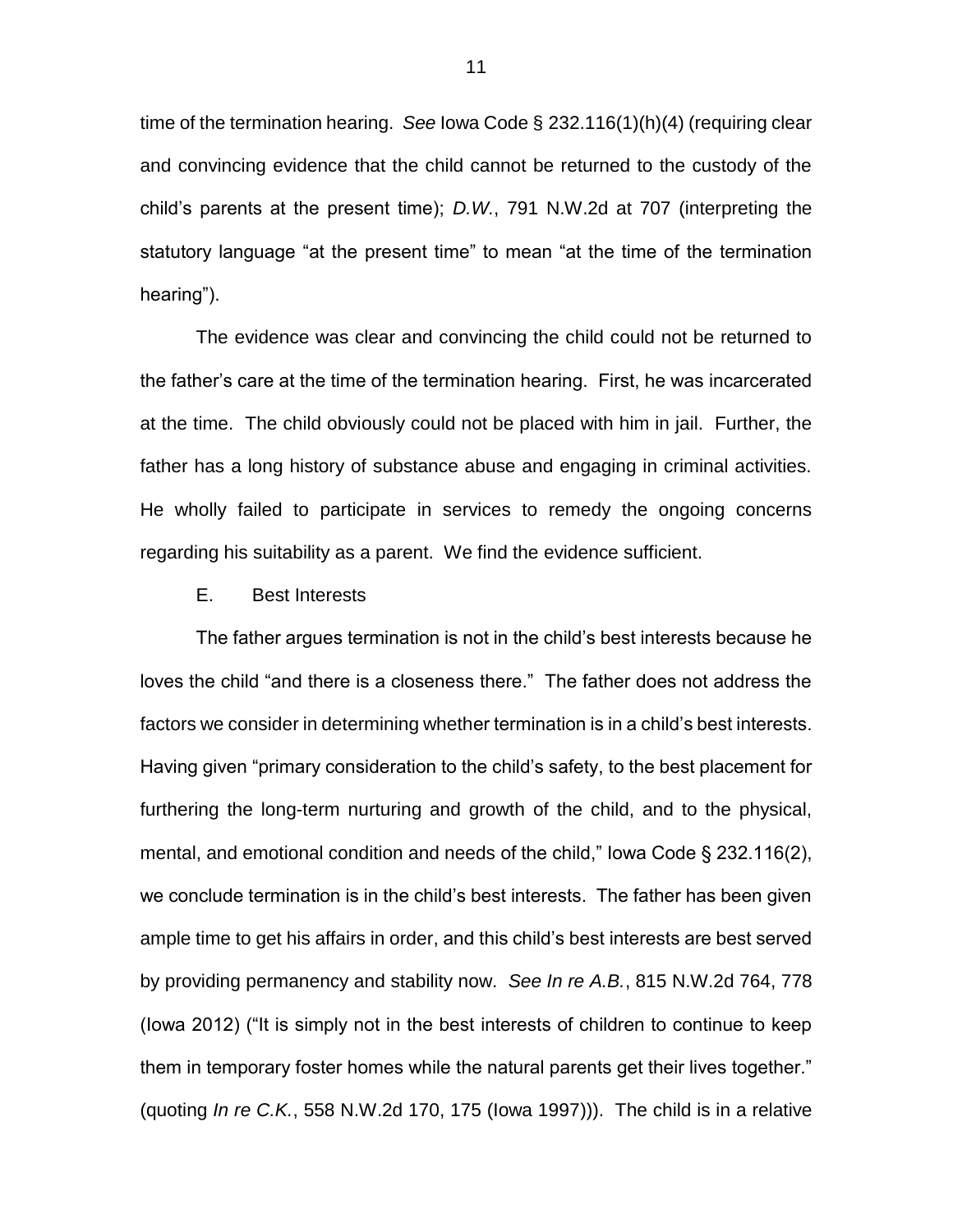placement that is willing to adopt. The child is integrated into this familial setting and is thriving. Continued stability and permanency in this home are in this child's best interests. *See* Iowa Code § 232.116(2)(b); *cf. In re M.W.*, 876 N.W.2d 212, 224–25 (Iowa 2016) (concluding termination was in best interests of children where children were well-adjusted to placement, the placement parents were "able to provide for their physical, emotional, and financial needs," and they were prepared to adopt the children).

To the extent the father argues for application of the permissive statutory exception to termination contained in section 232.116(3)(c), we find the evidence insufficient to show "termination would be detrimental to the child . . . due to the closeness of the parent-child relationship." *See In re A.S.*, 906 N.W.2d 467, 476 (Iowa 2018) (noting parent bears burden to establish exception to termination).

## F. Reasonable Efforts

Finally the father argues the State failed to make reasonable efforts at reunification. We bypass the State's error-preservation concern and proceed to the merits. *See State v. Taylor*, 596 N.W.2d 55, 56 (Iowa 1999). DHS "shall make every reasonable effort to return the child to the child's home as quickly as possible consistent with the best interests of the child." Iowa Code § 232.102(9). "A child's health and safety shall be the paramount concern in making reasonable efforts." *Id.* § 232.102(12)(a). Our focus is on the services provided and the father's response, not on services he now complains were not provided. *In re C.B.*, 611 N.W.2d 489, 494 (Iowa 2000). DHS need only provide those services that are reasonable under the circumstances. *See In re S.J.*, 620 N.W.2d 522, 525 (Iowa Ct. App. 2000). Here, the State offered reasonable reunification services. The